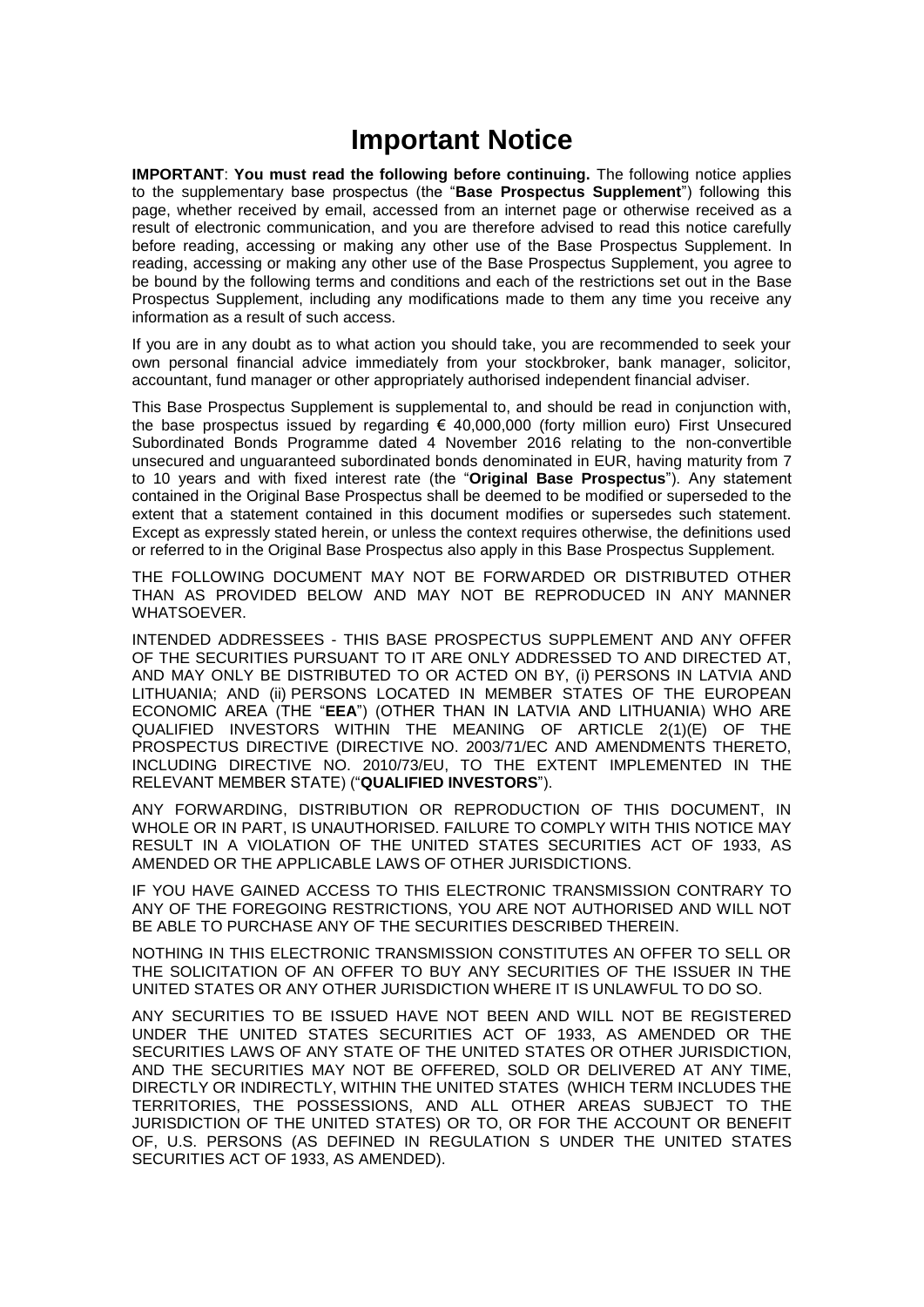**Confirmation of your representation:** This Base Prospectus Supplement is being accessed by you via electronic transmission at your request and by accessing, reading or making any other use of the Base Prospectus Supplement, you shall be deemed to have represented to us that:

1. you have understood and agree to the terms set out herein; AND

2. that the e-mail address to which, pursuant to your request, the attached document has been delivered by electronic transmission is not located in the United States, its territories, its possessions and other areas subject to its jurisdiction; and its possessions include Puerto Rico, the U.S. Virgin Islands, Guam, American Samoa, Wake Island and the Northern Mariana Islands; AND

3. you are a person in Latvia or Lithuania, or a qualified investor in the Member Sate of the EEA other than Latvia and Lithuania and you are neither a person located in the United States, nor a U.S. person and you are not purchasing any of the securities for, or for the account or benefit of, any such person; AND

4. that you consent to delivery of the Base Prospectus Supplement by electronic transmission; AND

5. you will not transmit the attached Base Prospectus Supplement (or any copy of it or part thereof) or disclose, whether orally or in writing, any of its contents to any other person except with our consent; AND

6. you acknowledge that you will make your own assessment regarding any legal, taxation or other economic considerations with respect to your decision to subscribe for or purchase any of the securities.

You are reminded that the Base Prospectus Supplement has been delivered to you on the basis that you are a person into whose possession the Base Prospectus Supplement may be lawfully delivered in accordance with the laws of the jurisdiction in which you are located and you may not, nor are you authorised to, deliver the Base Prospectus Supplement to any other person and, in particular, (i) to any U.S. address nor (ii) to any other person who is not a Qualified Investor inside the EEA (except in the case of persons in Latvia or Lithuania). Failure to comply may result in a direct violation of the U.S. Securities Act of 1933, as amended or the applicable laws of another jurisdiction.

The materials relating to the offering do not constitute, and may not be used in connection with, an offer or solicitation in any place where offers or solicitations are not permitted by law.

Under no circumstances shall the Base Prospectus Supplement constitute an offer to sell or the solicitation of an offer to buy, nor shall there be any sale of the securities in any jurisdiction in which such offer, solicitation or sale would be unlawful.

The Base Prospectus Supplement has been sent to you in an electronic form. You are reminded that documents transmitted via this medium may be altered or changed during the process of electronic transmission and, consequently, neither Citadele, nor any person who controls any of the foregoing, nor any director, officer, employee nor agent of any of the foregoing or affiliate of any such person accepts any liability or responsibility whatsoever in respect of any difference between the Base Prospectus Supplement distributed to you in electronic format and the hardcopy version available to you on request from Citadele.

The distribution of this Base Prospectus Supplement in certain jurisdictions may be restricted by law. Persons into whose possession the attached document comes are required to inform themselves about, and to observe, any such restrictions.

You should not reply by e-mail to this announcement, and you may not purchase any securities by doing so. Any reply e-mail communications, including those you generate by using the reply function on your e-mail software, will be ignored and rejected.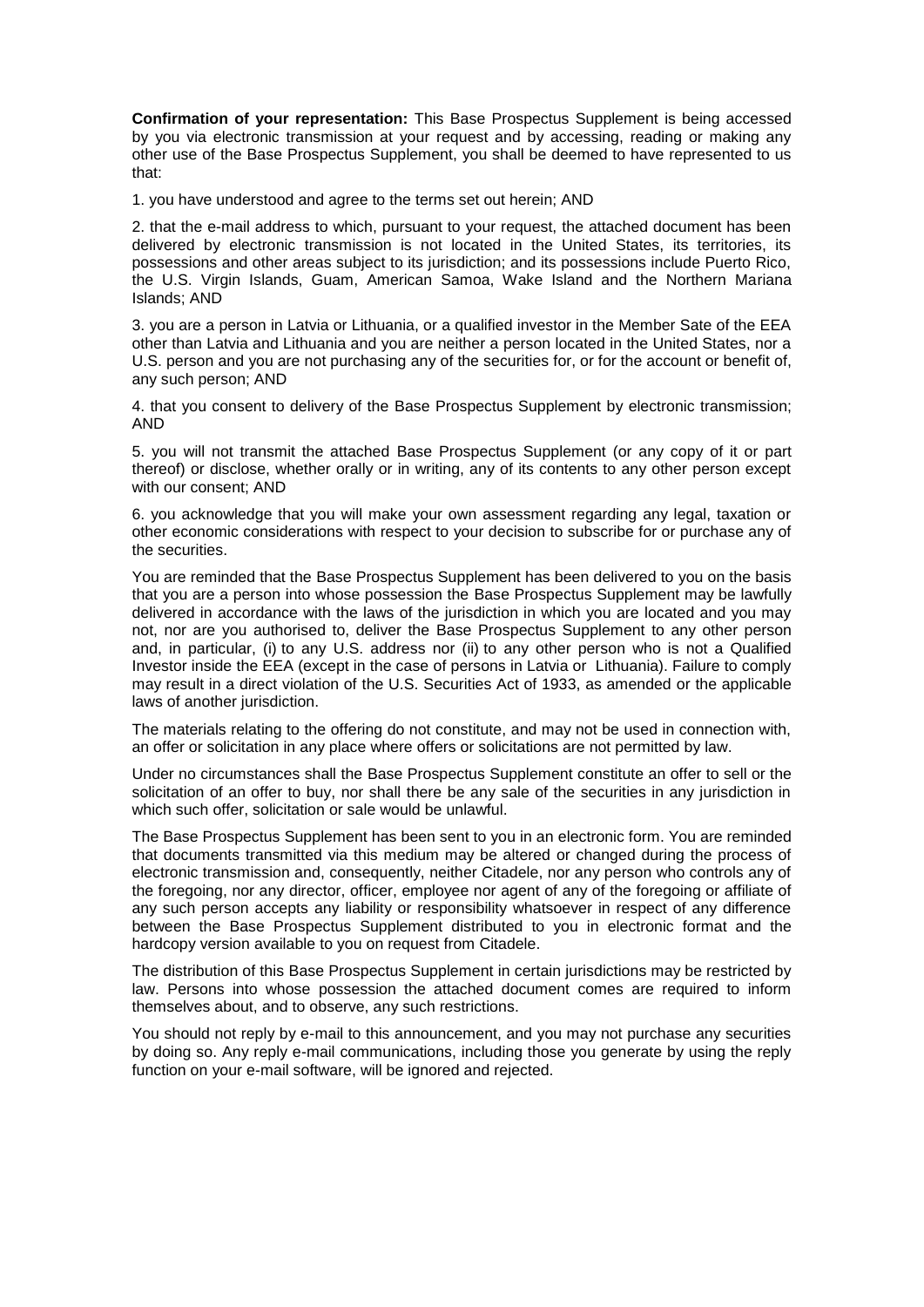**Base Prospectus Supplement dated 16 November 2016**



**AS "Citadele banka"**  *(incorporated with limited liability and registered in Latvia, with registration number 40103303559)* 

## **€ 40,000,000 First Unsecured Subordinated Bonds Programme BASE PROSPECTUS SUPPLEMENT**

This document comprises a supplementary base prospectus (the "**Base Prospectus Supplement**") relating to AS "Citadele banka", a limited company/joint stock company incorporated in, and operating under the laws of, the Republic of Latvia, and registered with the Commercial Register of Latvia under the registration number: 40103303559, legal address: Republikas laukums 2A, Riga, LV-1010, Latvia, telephone: +371 67010000, fax: +371 67010001, e-mail: info@citadele.ly, website: www.citadele.ly ("**Citadele**"), and is supplemental to, and should be read in conjunction with, the base prospectus issued by Citadele regarding € 40,000,000 (forty million euro) First Unsecured Subordinated Bonds Programme (the "**Programme**") dated 4 November 2016 (the "**Original Base Prospectus**") relating to the nonconvertible unsecured and unguaranteed subordinated bonds denominated in EUR, having maturity from 7 to 10 years and with fixed interest rate (the "**Bonds**"). To the extent not set forth in the **Original Base Prospectus**, the specific terms of any Bonds will be included in the relevant final terms (the "**Final Terms**")

This Base Prospectus Supplement has been registered with and approved as a base prospectus by the Financial and Capital Market Commission of Latvia (In Latvian - *Finanšu un kapitāla tirgus komisija*) (the "**FCMC**") in its capacity as the competent authority in Latvia for the purposes of Directive No 2003/71/EC, as amended, to the extent implemented in each relevant member state of the European Economic Area (the "**EEA**") (the "**Prospectus Directive**"), in accordance with the requirements of the Financial Instruments Market Law of the Republic of Latvia, as amended (the "**Latvian Financial Instruments Market Law**") and Regulation (EC) No 809/2004, as amended (the "**Prospectus Regulation**"). The FCMC has approved this Base Prospectus Supplement, but it is not liable for the correctness of the information presented therein. Citadele has requested that the FCMC notifies this Bases Prospectus Supplement to the competent authority in Lithuania (the Bank of Lithuania (In Lithuanian - *Lietuvos Bankas*) (the "**Bank of Lithuania**")) and provides it with a certificate of approval attesting that this Base Prospectus Supplement has been drawn up in accordance with the Prospectus Directive.

#### **Investing in the Bonds issued under the Programme involves a high degree of risk and may not be suitable for all investors. See section entitled "***Risk Factors***" of the Original Base Prospectus for a discussion of certain factors to be considered in connection with an investment in the Bonds.**

The Original Base Prospectus, this Base Prospectus Supplement and any Final Terms do not constitute an offer to sell, or a solicitation of an offer to buy, the Bonds in any jurisdiction in which such offer or solicitation would be unlawful. The Bonds have not been and will not be registered under the United States Securities Act of 1933, as amended or the securities laws of any state of the United States or other jurisdiction, and the securities may not be offered, sold or delivered at any time, directly or indirectly, within the United States (which term includes the territories, the possessions, and all other areas subject to the jurisdiction of the United States) or to, or for the account or benefit of, U.S. persons (as defined in Regulation S under the United States Securities Act of 1933, as amended). Neither the U.S. Securities and Exchange Commission nor any state securities commission in the United States, nor any other U.S. regulatory authority, has approved or disapproved of the Bonds, or passed upon or endorsed the merits of the offer of the Bonds or determined that the Original Base Prospectus, this Base Prospectus Supplement and any Final Terms are accurate or complete. Any representation to the contrary is a criminal offence in the United States.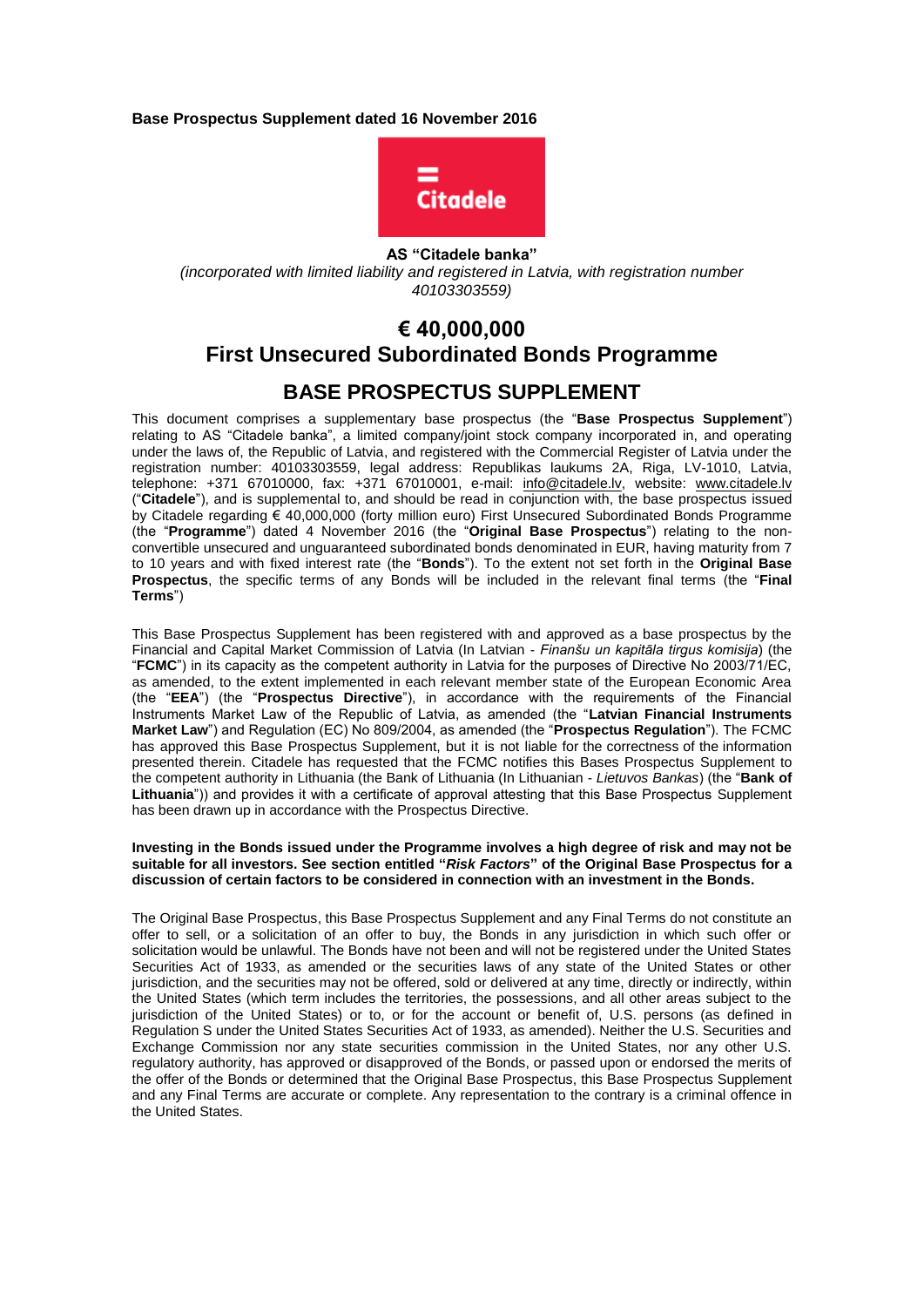## **1. INTRODUCTION**

This Prospectus Supplement is supplemental to, and should be read in conjunction with, the Original Prospectus. This Base Prospectus Supplement is being published to amend certain disclosures in the Original Base Prospectus.

Words and phrases defined in the Original Base Prospectus shall have the same meaning in this Base Prospectus Supplement unless otherwise defined herein.

## **2. AMENDMENT TO CERTAIN DISCLOSURES IN THE ORIGINAL PROSPECTUS**

The risk factor entitled "*Citadele Group may be unable to meet its minimum capital requirements*" on pages 36-37 of the Original Base Prospectus is hereby amendment by adding the following text at the end of it:

"On 31 October 2016, Citadele sold certain bonds from its securities portfolio that were accounted for as Held to Maturity (HTM) with a nominal value of 34 million EUR. This sale triggered a restriction for Citadele Group (except certain Citadele Group subsidiaries on a stand-alone basis) from using HTM accounting for the securities portfolio for a period of 2 years from the date of the sale, or until IFRS 9 accounting standards are introduced. As a result, all remaining holdings within Citadele's securities portfolio shall be re-classified to under Available for Sale (AFS) accounting. This change in accounting treatment for the securities portfolio may increase Citadele's interest rate risk and market risk, as well as related charges for the purposes of capital adequacy calculation and ICAAP. Financial impact from the sale is c. EUR 2.6 million trading loss. However, the calculated net impact on shareholders' equity was only c. EUR 0.5 million, which is explained by c. EUR 2.1 million of revaluation gain that was recognised as part of reclassifying the residual HTM portfolio to AFS."

#### . **3. WITHDRAWAL RIGHTS**

In accordance with Article 16(2) of the Prospectus Directive (as implemented through national implementing legislation in each EEA Member State) and Articles 18(4) and 45(4) of the Latvian Financial Instruments Market Law, where a supplementary prospectus has been published and, prior to its publication, a person or institution agreed to buy or subscribe for transferable securities to which the prospectus supplement relates, he or it may withdraw his or its acceptance before the end of the period of two working days beginning with the first working day after the date on which the supplementary prospectus was published.

Investors wishing to exercise their withdrawal right after the publication of this Base Prospectus Supplement must do so by completing a revocation form and submitting it to the intermediary through which the original Purchase Order was placed or, in the case of institutional investors, communicating an intention to withdraw to Citadele through the Bloomberg trading system.

#### **4. GENERAL**

To the extent that there is any inconsistency between any statement in or incorporated by reference in this document and any other statement in or incorporated by reference in the Original Base Prospectus, the statements in or incorporated by reference in this document will prevail.

Save as disclosed in this Base Prospectus Supplement, no other significant new factor, material mistake or inaccuracy relating to information included in the Original Base Prospectus has arisen or been noted, as the case may be, since the publication of the Original Base Prospectus.